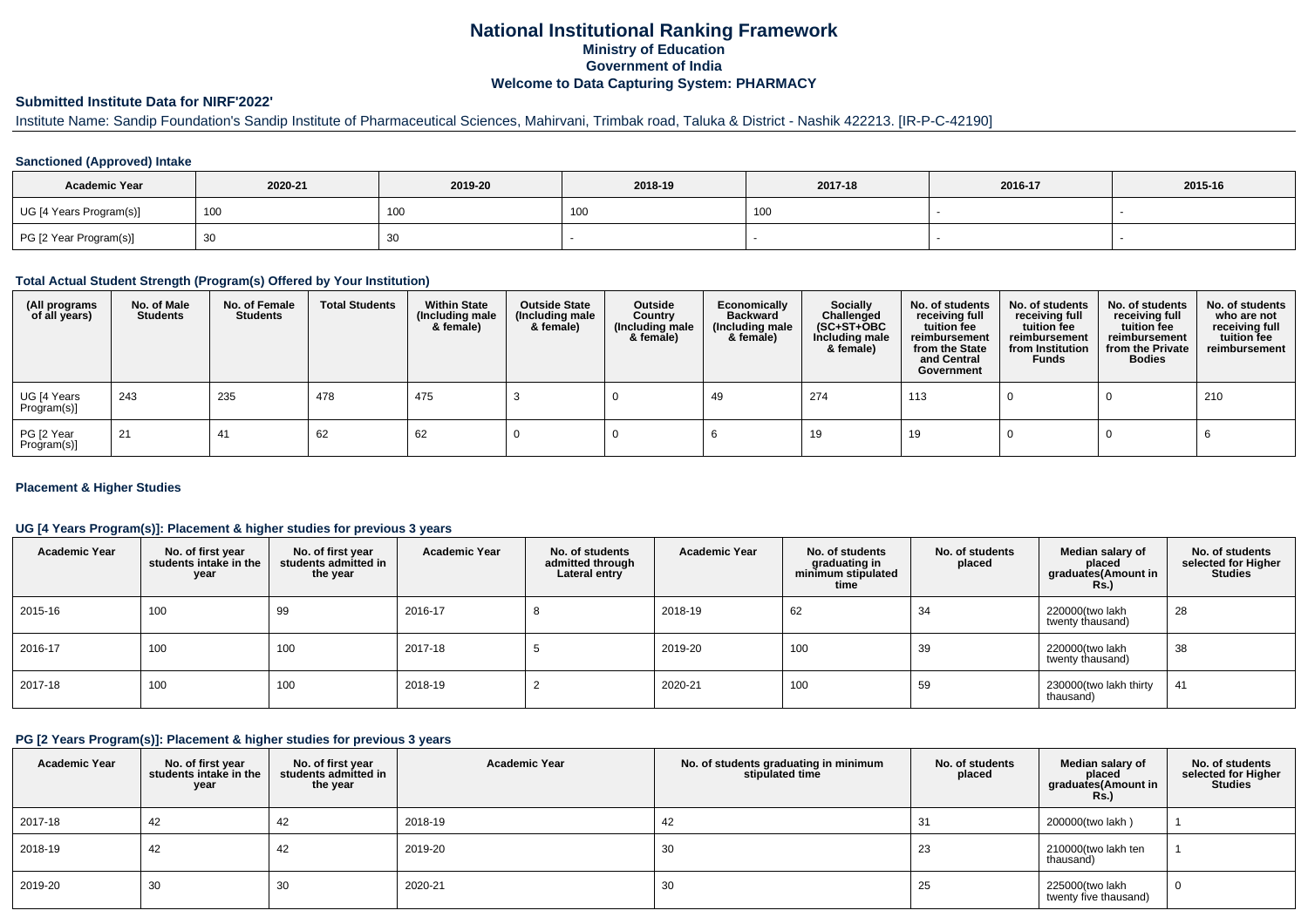#### **Ph.D Student Details**

| Ph.D (Student pursuing doctoral program till 2020-21 Students admitted in the academic year 2020-21 should not be entered here.) |         |                       |         |  |  |
|----------------------------------------------------------------------------------------------------------------------------------|---------|-----------------------|---------|--|--|
|                                                                                                                                  |         | <b>Total Students</b> |         |  |  |
| Full Time                                                                                                                        |         | 0                     |         |  |  |
| Part Time                                                                                                                        |         |                       |         |  |  |
| No. of Ph.D students graduated (including Integrated Ph.D)                                                                       |         |                       |         |  |  |
|                                                                                                                                  | 2020-21 | 2019-20               | 2018-19 |  |  |
| Full Time                                                                                                                        |         |                       |         |  |  |
| Part Time                                                                                                                        |         |                       |         |  |  |

## **Financial Resources: Utilised Amount for the Capital expenditure for previous 3 years**

| <b>Academic Year</b>                                                                                 | 2020-21                                                    | 2019-20                                                                     | 2018-19                                                           |  |  |  |
|------------------------------------------------------------------------------------------------------|------------------------------------------------------------|-----------------------------------------------------------------------------|-------------------------------------------------------------------|--|--|--|
|                                                                                                      | <b>Utilised Amount</b>                                     | <b>Utilised Amount</b>                                                      | <b>Utilised Amount</b>                                            |  |  |  |
| Annual Capital Expenditure on Academic Activities and Resources (excluding expenditure on buildings) |                                                            |                                                                             |                                                                   |  |  |  |
| Library                                                                                              | 124820 (One lac twenty four thausand eight hundred twenty) | 72320 (Sevety Two Thousand Three Hundred Twenty)                            | $0$ (ZERO)                                                        |  |  |  |
| New Equipment for Laboratories                                                                       | 16250 (sixteen thausand two hundred fifty)                 | 36344 (Thirty Six Thousand Three Hundred Forty Four)                        | 211640 (Two Lakh Eleven Thousand Six Hundred Forty)               |  |  |  |
| Other expenditure on creation of Capital Assets (excluding<br>expenditure on Land and Building)      | 1066569 (ten lac sixtysix thausand five hundred sixtynine) | 6927392 (Sixty Nine Lakh Twenty Seven Thousand Three<br>Hundred Ninety Two) | 3231406 (Thirty Two Lakh Thirty One Thousand Four Hundred<br>Six) |  |  |  |

## **Financial Resources: Utilised Amount for the Operational expenditure for previous 3 years**

| <b>Academic Year</b>                                                                                                                                                                            | 2020-21                                                                  | 2019-20                                                                           | 2018-19                                                                                |  |  |  |
|-------------------------------------------------------------------------------------------------------------------------------------------------------------------------------------------------|--------------------------------------------------------------------------|-----------------------------------------------------------------------------------|----------------------------------------------------------------------------------------|--|--|--|
|                                                                                                                                                                                                 | <b>Utilised Amount</b>                                                   | <b>Utilised Amount</b>                                                            | <b>Utilised Amount</b>                                                                 |  |  |  |
| <b>Annual Operational Expenditure</b>                                                                                                                                                           |                                                                          |                                                                                   |                                                                                        |  |  |  |
| Salaries (Teaching and Non Teaching staff)                                                                                                                                                      | 28345059 (Two Crore eightythree Lakh fourty five Thousand<br>fifty nine) | 22999670 (Two Crore Twenty Nine Lakh Ninety Nine<br>Thousand Six Hundred Seventy) | 24673283 (Two Crore Forty Six Lakh Seventy Three Thousand<br>Two Hundred Eighty Three) |  |  |  |
| Maintenance of Academic Infrastructure or consumables and<br>other running expenditures (excluding maintenance of hostels<br>and allied services, rent of the building, depreciation cost, etc) | 183989 (one lakh eighty thre thausand nine hundred eighty<br>nine)       | 1178476 (Eleven Lakh seventy Eight Thousand Four Hundred<br>Seventy Six)          | 219505 (Two Lakh Ninety Five Thousand Five Hundred Five)                               |  |  |  |
| Seminars/Conferences/Workshops                                                                                                                                                                  | $0$ (zero)                                                               | 1177 (One Thousand One Hundred Seventy Seven)                                     | 5250 (Five Thousand Two Hundred Ninety one)                                            |  |  |  |

## **IPR**

| Calendar year            | 2020 | 2019 | 2018 |
|--------------------------|------|------|------|
| No. of Patents Published |      |      |      |
| No. of Patents Granted   |      |      |      |

## **Sponsored Research Details**

| inancial Year <sup>-</sup> | 2020-21 | 2019-20 | 2018-19 |
|----------------------------|---------|---------|---------|
|----------------------------|---------|---------|---------|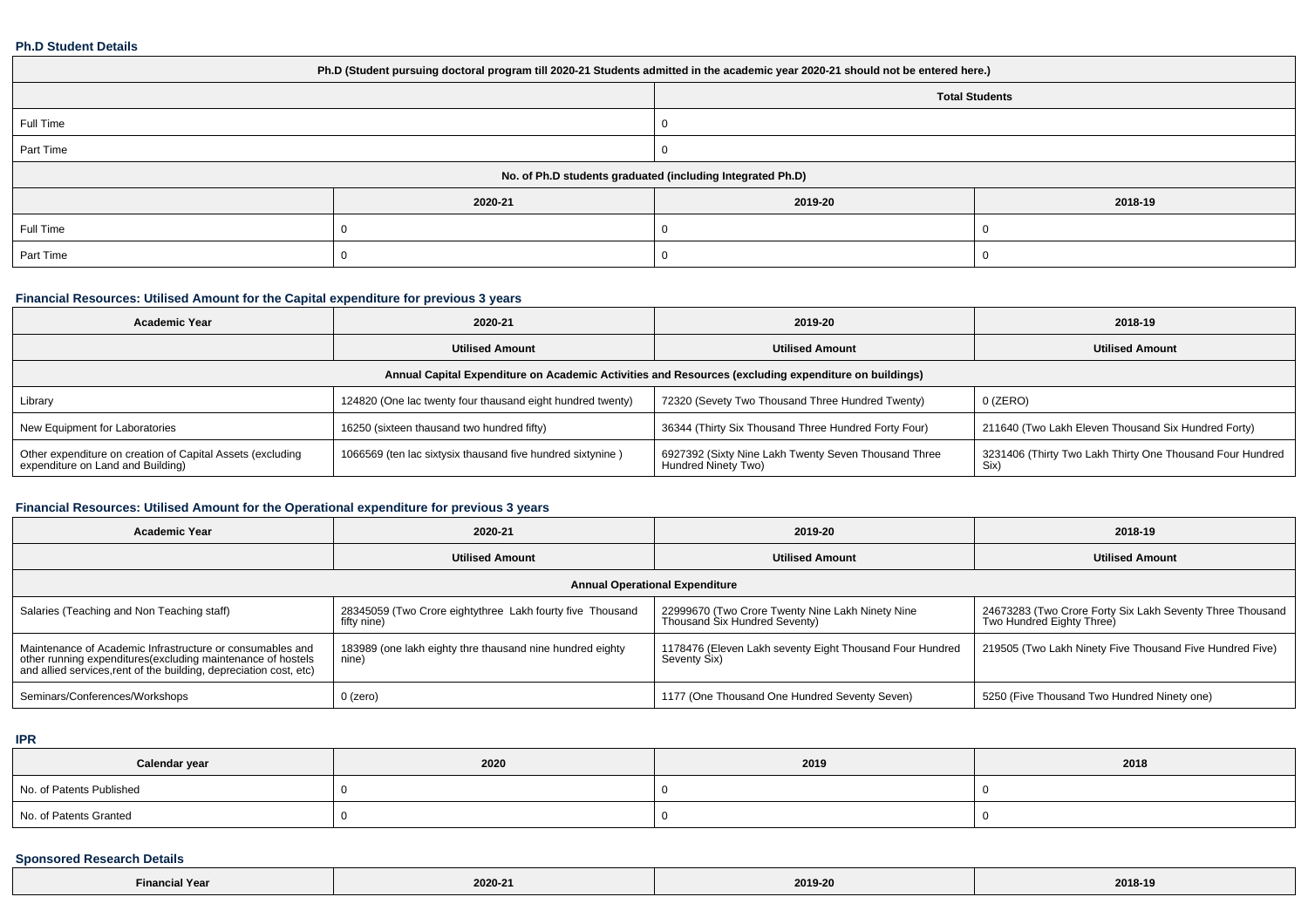| Total no. of Sponsored Projects          |      |      |      |
|------------------------------------------|------|------|------|
| Total no. of Funding Agencies            |      |      |      |
| Total Amount Received (Amount in Rupees) |      |      |      |
| Amount Received in Words                 | Zero | Zero | Zero |

## **Consultancy Project Details**

| <b>Financial Year</b>                    | 2020-21 | 2019-20 | 2018-19 |
|------------------------------------------|---------|---------|---------|
| Total no. of Consultancy Projects        |         |         |         |
| Total no. of Client Organizations        |         |         |         |
| Total Amount Received (Amount in Rupees) |         |         |         |
| Amount Received in Words                 | Zero    | Zero    | Zero    |

## **PCS Facilities: Facilities of physically challenged students**

| 1. Do your institution buildings have Lifts/Ramps?                                                                                                         | Yes, more than 80% of the buildings |
|------------------------------------------------------------------------------------------------------------------------------------------------------------|-------------------------------------|
| 2. Do your institution have provision for walking aids, including wheelchairs and transportation from one building to another for<br>handicapped students? | Yes                                 |
| 3. Do your institution buildings have specially designed toilets for handicapped students?                                                                 | Yes, more than 80% of the buildings |

### **Faculty Details**

| Srno | Name                                  | Age | Designation                                         | Gender | Qualification      | <b>Experience (In</b><br>Months) | <b>Currently working</b><br>with institution? | <b>Joining Date</b> | <b>Leaving Date</b> | <b>Association type</b> |
|------|---------------------------------------|-----|-----------------------------------------------------|--------|--------------------|----------------------------------|-----------------------------------------------|---------------------|---------------------|-------------------------|
|      | Dr Anil Govindrao<br>Jadhav           | 43  | Dean / Principal /<br>Director / Vice<br>Chancellor | Male   | Ph.D               | 226                              | Yes                                           | 16-11-2015          | $\sim$              | Regular                 |
| 2    | Dr Atul Rupchand<br>Bendale           | 37  | Associate Professor                                 | Male   | Ph.D               | 161                              | Yes                                           | 03-01-2016          | $\sim$              | Regular                 |
| 3    | Mr Rajendra T<br>Mogal                | 36  | <b>Assistant Professor</b>                          | Male   | M. Pharm           | 120                              | Yes                                           | 05-06-2012          | $\sim$              | Regular                 |
|      | Mrs Shweta<br>Shaileshkumar<br>Gedam  | 32  | <b>Assistant Professor</b>                          | Female | M. Pharm           | 120                              | Yes                                           | 06-09-2011          | $\sim$              | Regular                 |
| 5    | Dr Swati Gokul<br>Talele              | 44  | <b>Assistant Professor</b>                          | Female | Ph.D               | 216                              | Yes                                           | 16-08-2012          | $\sim$              | Regular                 |
| 6    | Mr Vasim<br><b>Taslimkhan Pathan</b>  | 32  | <b>Assistant Professor</b>                          | Male   | Master of Pharmacy | 87                               | Yes                                           | 08-12-2014          | $\sim$              | Regular                 |
|      | Mrs Ashwini Shelke                    | 33  | <b>Assistant Professor</b>                          | Female | Master of Pharmacy | 84                               | Yes                                           | 14-01-2016          | $\sim$              | Regular                 |
| 8    | Mrs Rupali S<br><b>Dhikale</b>        | 34  | <b>Assistant Professor</b>                          | Female | M. Pharm           | 84                               | Yes                                           | 03-10-2017          | $\sim$              | Regular                 |
| 9    | Dr Laxmikant<br><b>Bansilal Borse</b> | 39  | Professor                                           | Male   | Doctor of Pharmacy | 180                              | Yes                                           | 20-07-2017          | $\sim$              | Regular                 |
| 10   | Mrs Sandhva<br>Laxmikant Borse        | 36  | <b>Assistant Professor</b>                          | Female | Master of Pharmacy | 144                              | <b>No</b>                                     | 08-08-2017          | 13-11-2021          | Regular                 |